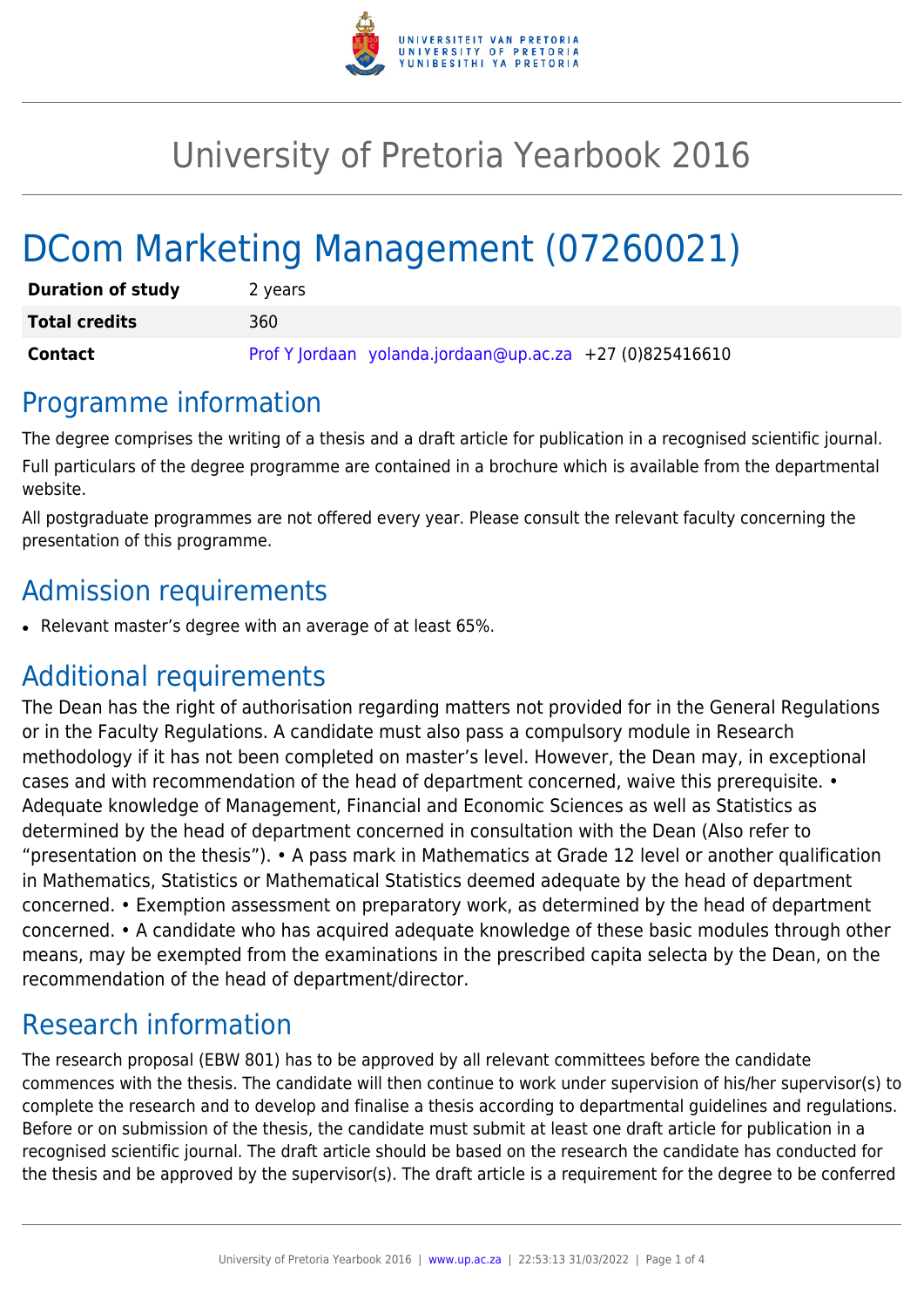

on the candidate. The candidate has to give advance notice, in the appropriate format, about his/her intention to submit the thesis.

The weight of the research component contributes 100% towards the total requirements for the degree. The duration of the degree is a minimum of three years and must be completed in four years.

The extent of doctoral study (See General Regulations G.42 – G.53) Thesis: A candidate for the DCom, DAdmin or PhD degree must submit a thesis on a topic that has been recommended by the head of department or the director of the school and approved by the Postgraduate Committee. Examination of the thesis 1. A thesis must be proof of a candidate's ability to work independently and must contain proof of a candidate's ability to conduct original research that contributes to the development of new knowledge and expertise. 2. Sufficient number of bound copies of the thesis must be submitted to the Head: Student Administration for examination, after obtaining permission from the supervisor. 3. An oral examination chaired by the head of the department during which the candidate is required to do a presentation on the thesis will be scheduled before the degree can be conferred.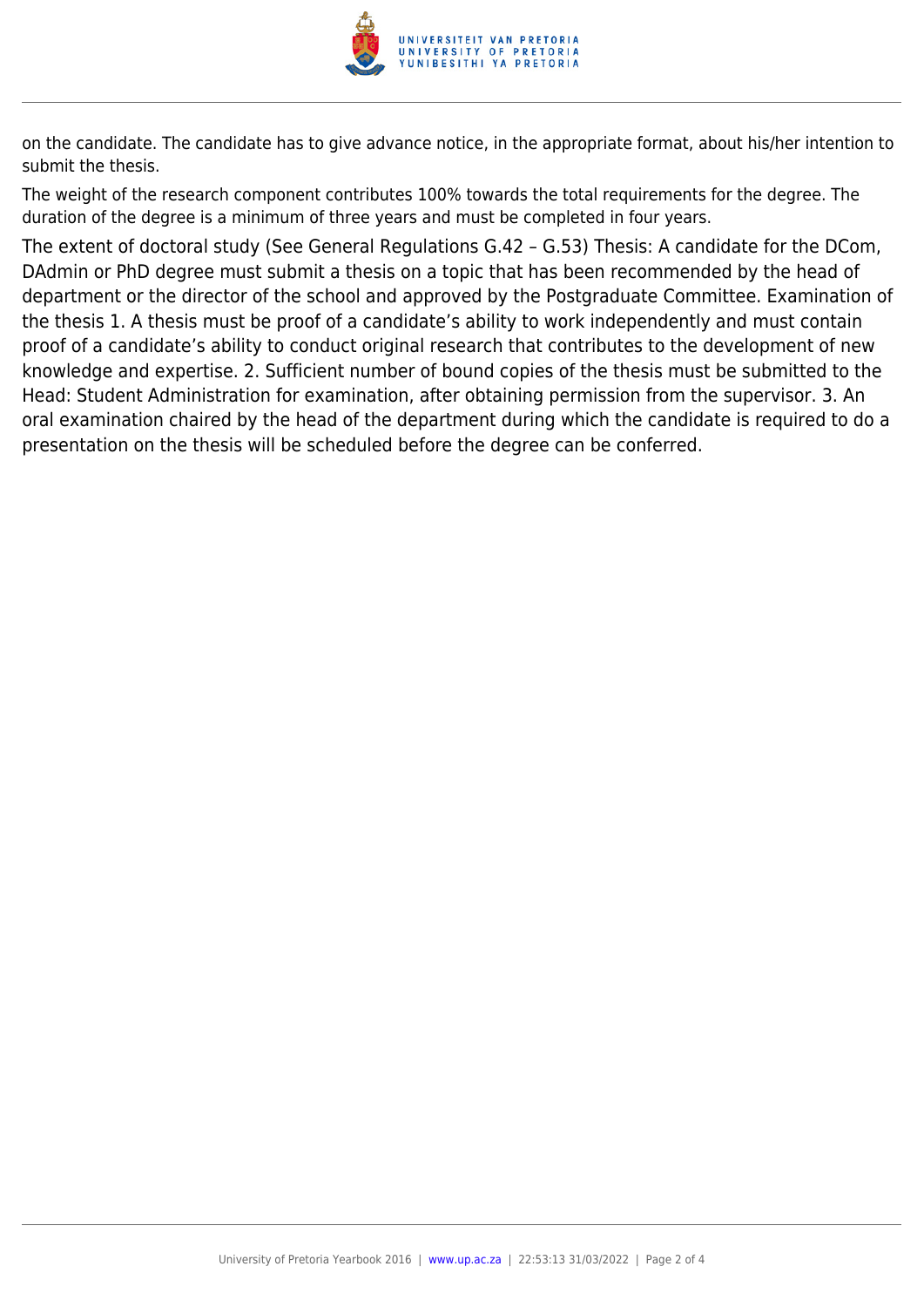

# Curriculum: Year 1

**Minimum credits: 360**

### **Core modules**

#### **Thesis: Marketing management 990 (BEM 990)**

| <b>Module credits</b>         | 360.00               |
|-------------------------------|----------------------|
| <b>Prerequisites</b>          | No prerequisites.    |
| Language of tuition           | Both Afr and Eng     |
| <b>Academic organisation</b>  | Marketing Management |
| <b>Period of presentation</b> | Year                 |